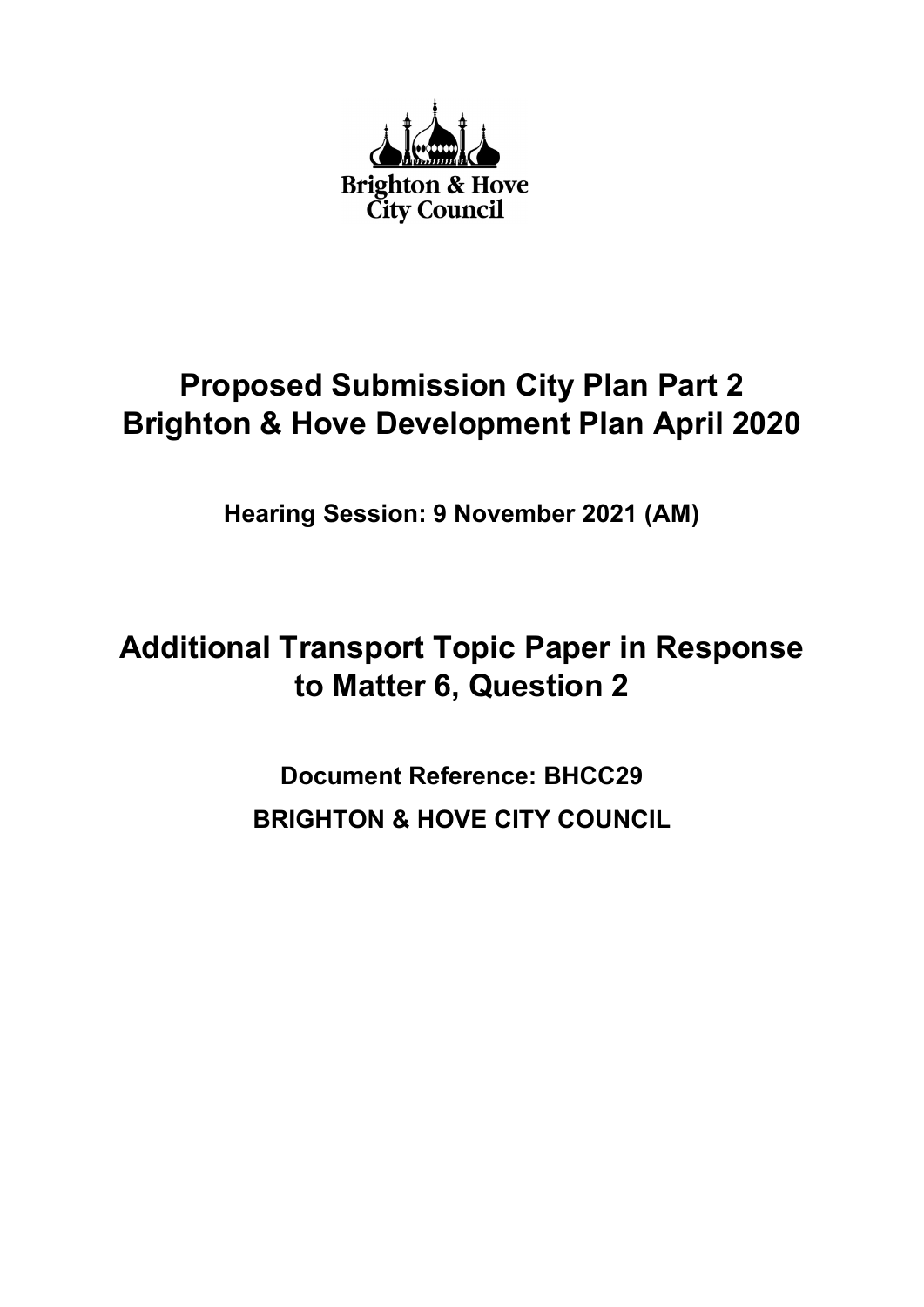1. This Topic Paper builds on the Transport Topic Paper (TP07) that was included with the submission documents in order to address specific issues raised by the Inspector with regard to representation made by Highways England (now known as National Highways). It also provides relevant further detail and context. The issues the Inspector has requested to be covered are addressed in turn below.

Identify those site allocations (H1 and H2) that are likely to impact the junctions of concern, along with their timescales for delivery. The outstanding areas of concern, as defined by Highways England at this stage are understood to be A27 Junctions 3 and 4, Carden Ave and Patcham Interchange respectively.

- 2. The transport modelling analysis that has been undertaken to support the City Plan Part Two allocates traffic generated by development sites in each Development Area (identified in City Plan Part One) to a specific junction on the Strategic Road Network (SRN) where traffic would logically be most likely pass through. These are as follows:
- DA1 Brighton Centre and Churchill Square Area A23 (London Road)
- DA2 Brighton Marina, Gas Works and Black Rock Area Falmer Interchange
- DA3 Lewes Road Falmer Interchange
- DA4 New England Quarter and London Road A23 (London Road)
- DA5 Edward Street and Eastern Road Falmer Interchange
- DA6 Hove Station A2038 (King George VI Avenue/Dyke Road Avenue)
- DA7 Toads Hole Valley A2038 (King George VI Avenue/Dyke Road Avenue)
- DA8 Shoreham Harbour A293 Hangleton Link
- 3. The quantum of development arising from identified development sites in the rest of the city was assumed to affect all SRN junctions equally due to the fairly even geographical spread of the allocations. Strategic site allocations outside of these development areas (SSA1 Brighton General Hospital and SSA3 - land at Lyon Close) were considered separately due to the larger amount of proposed development and were allocated to a specific junction – J1 B2123 (Falmer Road) and J5 A2038 (King George VI Avenue /Dyke Road Avenue) respectively.
- 4. The figures for the generation of traffic from sites and this overall approach to distribution have been agreed with National Highways (NH), formerly known as Highways England, and have been modelled for each junction.
- 5. Whilst this is the agreed approach for the purposes of the modelling, it is recognised that in reality individual development sites outside of the Development Areas will have greater impacts at certain junctions, even if the cumulative effect has been agreed to be fairly evenly spread. Taking this into account, sites (both within and outside Development Areas) where traffic is considered more likely to mostly affect Junctions 3 and 4 are set out in Table 1 below: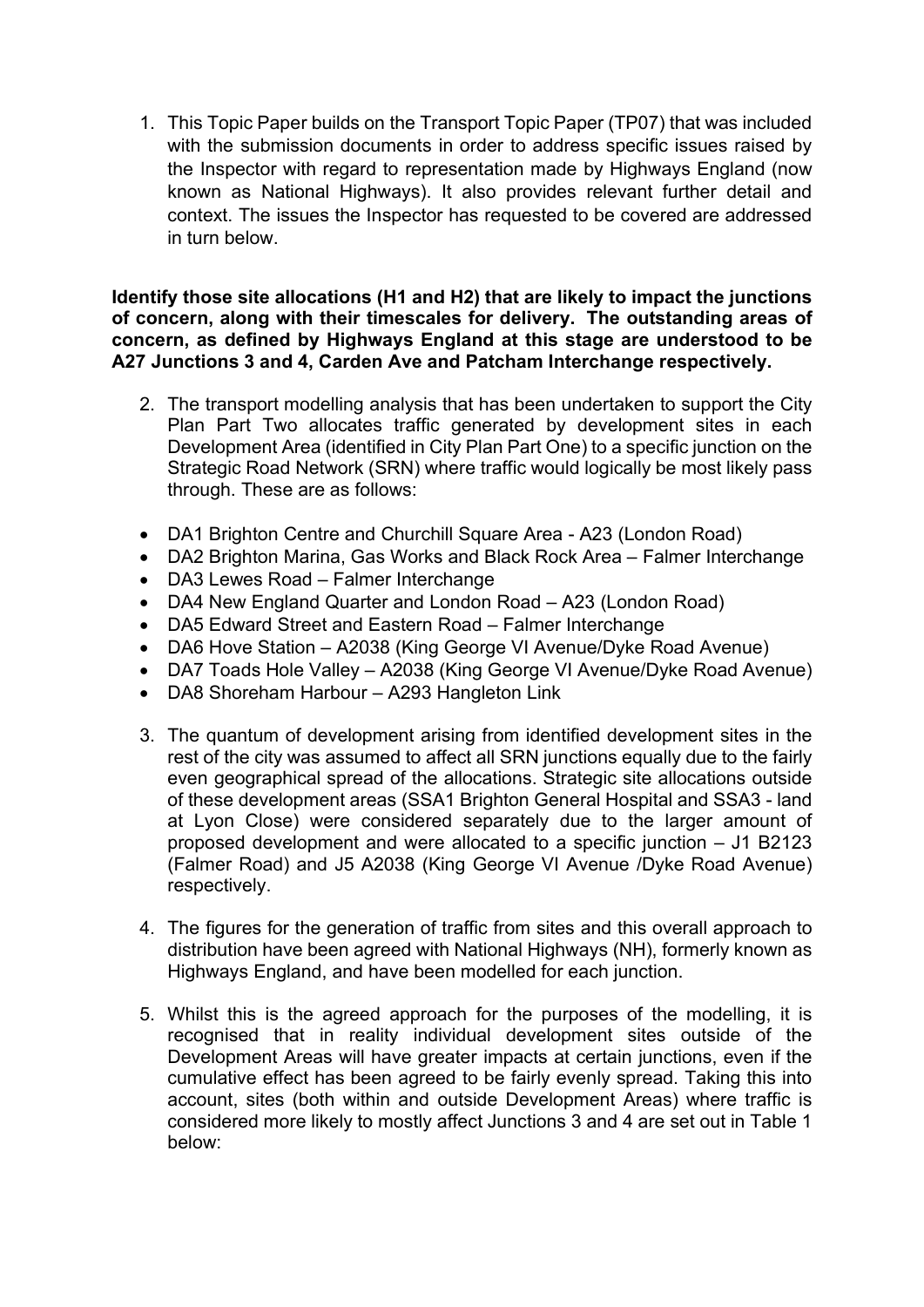|                                                                  | <b>Indicative Units</b> | <b>Expected timescale for</b><br>delivery        |
|------------------------------------------------------------------|-------------------------|--------------------------------------------------|
| J3 - Carden Avenue                                               |                         |                                                  |
| <b>Former Hollingbury Library</b>                                | 10                      | 2025-2030                                        |
| Land at Ladies Mile, Carden<br>Avenue                            | 35                      | 2025-2030                                        |
| Land to north east of Coldean<br>Lane                            | 242                     | 2022-2024 (under<br>construction)                |
| Land north of Varley Halls,<br><b>Coldean Lane</b>               | 12                      | 2025-2030                                        |
| <b>TOTAL</b>                                                     | 299 (242<br>permitted)  |                                                  |
| J4 - Patcham Interchange                                         |                         |                                                  |
| 25 Ditchling Rise / rear of 57-63<br>Beaconsfield Road, Brighton | 15                      | 2025-2030                                        |
| George Cooper House, 20-22<br><b>Oxford Street, Brighton</b>     | 10                      | 2021/22 (under<br>construction)                  |
| City College, Pelham Tower (and<br>car-park), Pelham Street,     | 100                     | 2023-2025 (under<br>construction)                |
| 87 Preston Road, Brighton, BN1<br>4QG                            | 25                      | Completed and proposed<br>for deletion from CPP2 |
| Preston Park Hotel, 216 Preston<br>Road, Brighton                | 22                      | 2022/23 (planning<br>consent granted)            |
| Land at and adjoining Horsdean<br>Recreation Ground, Patcham     | 25                      | n/a - Proposed for deletion<br>under MM108       |
| <b>TOTAL</b>                                                     | 197 (157<br>permitted)  |                                                  |

Table 1: site allocations (H1 and H2) that are likely to impact the junctions of concern

6. Table 1 shows that 80% and 81% of the development considered likely to affect J3 and J4 respectively has already gained planning consent and in many cases is under construction or completed. It should be noted that on brownfield sites there will be a net change in trip generation rather than a wholesale increase (which would only be the case if the site was not previously developed), as the trips generated by the new development will be partially offset by those associated with the previous permitted use of a site.

#### The position of National Highways and the Council regarding any mitigation that is required, the ways in which that could be delivered and timescale in each case.

7. The changes in the number of trips expected to pass through each junction during peak hours as a result of the proposed distribution of development in CPP2 compared to the flows tested in the 2014 STA based on CPP1 is set out in Table 2 below.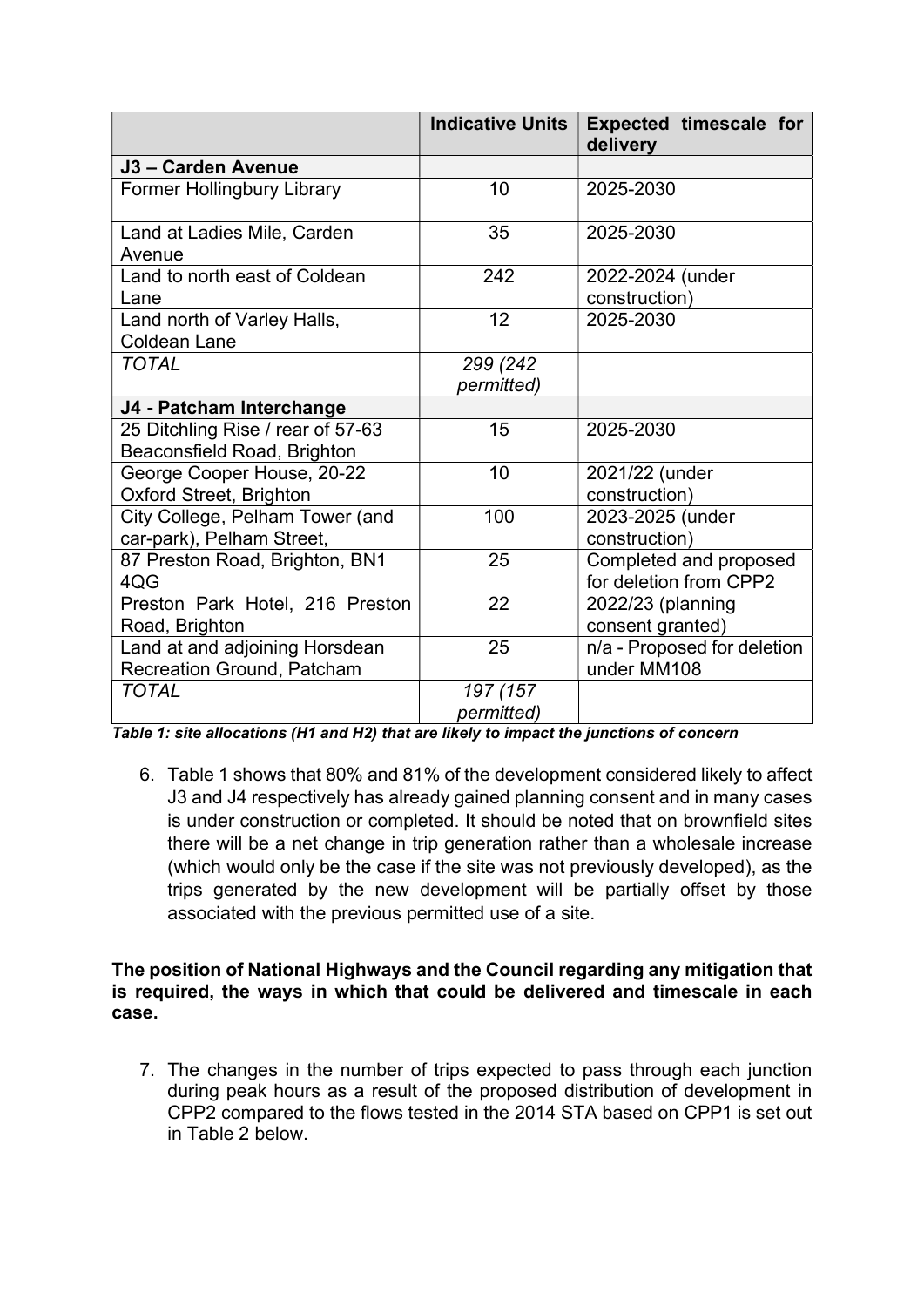| <b>Junction</b>                     | <b>Cumulative effects of additional CPP2</b><br>development trip distribution |
|-------------------------------------|-------------------------------------------------------------------------------|
| J1 B2123 (Falmer Road) <sup>1</sup> | $-106$                                                                        |
| J3 Carden Avenue                    | $+19$                                                                         |
| J4 A23 (London Road)                | $-13$                                                                         |
| J5 A2038 (King George VI Avenue)    | $+188$                                                                        |
| /Dyke Road Avenue                   |                                                                               |
| J6 A293 Hangleton Link              | $+29$                                                                         |

Table 2: Cumulative effects of additional CPP2 development trip distribution at A27 junctions

- 8. It is important to note that the need for updated junction mitigations does not result from significant changes to the absolute volume of traffic using the SRN junctions. Table 1 indicates that the changes to the number of trips at the majority of the junctions due to the cumulative effects of the proposed development in CPP2 are minor and in some cases decrease compared to that modelled during the preparation of CPP1, with the exception of the increase of 188 at J5 which largely stems from the significant amount of development proposed in the Hove Station area. The need to update the previously agreed mitigations stems from revisions that were made to the modelling process to reflect requests from NH – this included the distribution of trips which affected the volume of traffic using the various junction arms. Also Systra's review of the previously mitigations indicated that in some cases they did not meet contemporary design standards. NH's subsequent review of this part of the assessments confirmed that the revised trip generation and trip distribution data is robust and acceptable for the purposes of the junction assessments.
- 9. In order to ensure the safe and effective operation of the SRN from the development proposed in the City Plan (as a whole) the Council has worked positively with NH to agree revised junction mitigations in response to their representations on the Plan. The Council agrees that these are necessary to ensure the effective and safe operation of five of the six junctions<sup>2</sup> on the SRN that were considered though the CPP1 STA in 2014.

#### Statement of Common Ground

- 10. NH has not yet responded to the Council's request to agree a Statement of Common Ground (SOCG). This has been pursued with them with urgency since being raised in the Inspector's Initial Questions. In the absence of an agreed SOCG, set out below is the Council's understanding of the points of agreement with NH.
- 11. Table 3 below sets out the locations on the SRN which are affected by CPP2 and provides an overview of the identified impacts. In this table, the '2030

 $1$  This junction is outside of the Brighton & Hove administrative area

 $2$  J2 was deemed not to require further assessment as a result of National Highways's comments on the BHCC methodology. It should also be noted that the Falmer Interchange (J1) is situated outside of the Brighton & Hove administrative area.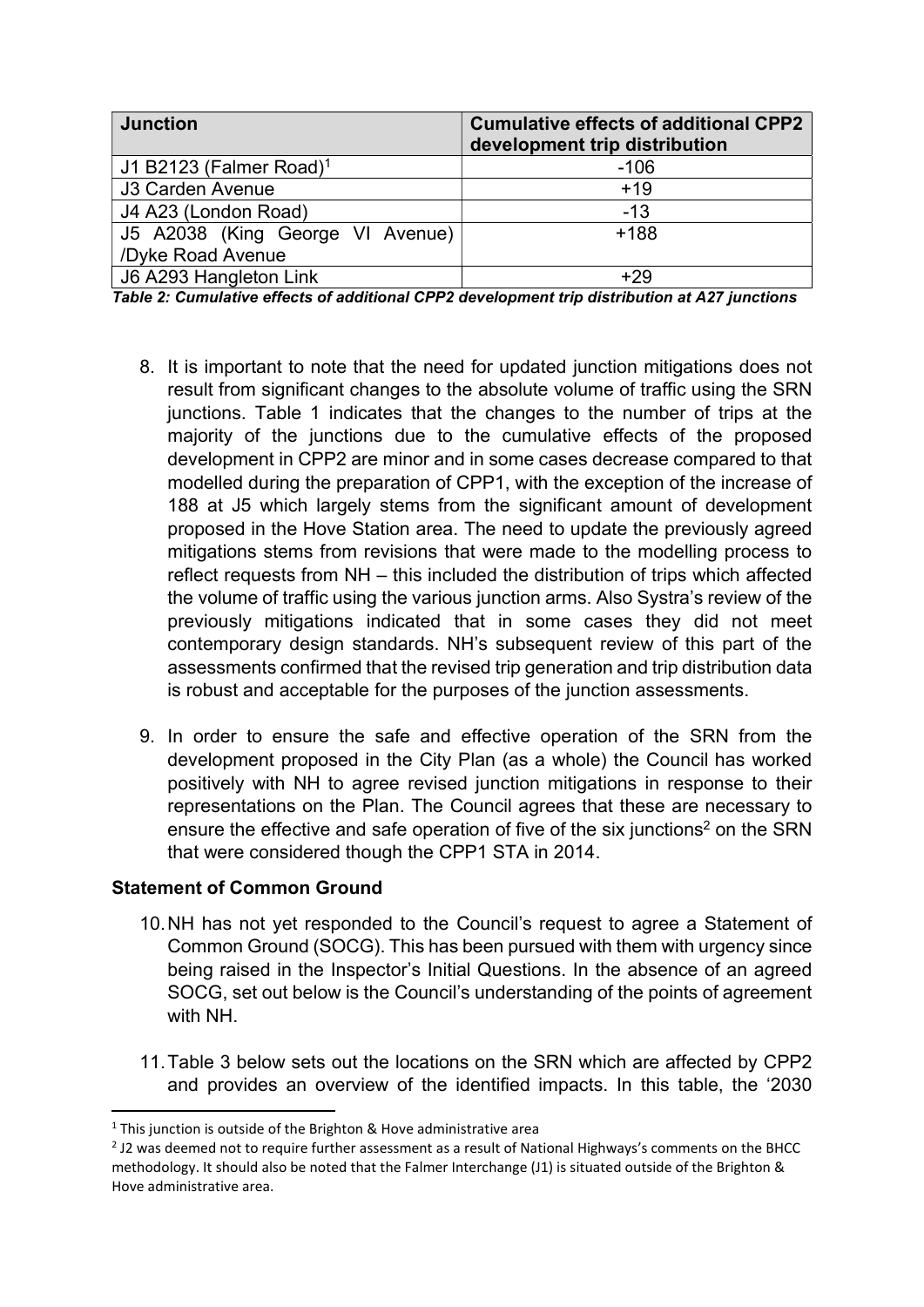Reference Case' refers to modelling of each junction to reflect a scenario where the CPP2 development does not take place. By comparing the results of these models to the corresponding data for the models incorporating the CPP2 development (and the proposed mitigation measures), judgement has been made on the suitability of the proposed mitigation to specifically address the impacts of CPP2.

| <b>Location</b>                                                 | <b>Overview of impacts identified</b>                                                                                                                                                                                                                                                                                                                                                                                                                                                                                                                                                                                                                                                                                                                       |
|-----------------------------------------------------------------|-------------------------------------------------------------------------------------------------------------------------------------------------------------------------------------------------------------------------------------------------------------------------------------------------------------------------------------------------------------------------------------------------------------------------------------------------------------------------------------------------------------------------------------------------------------------------------------------------------------------------------------------------------------------------------------------------------------------------------------------------------------|
| Junction $1 -$<br>Falmer<br>Interchange                         | The modelling concludes that there are no impacts to Junction 1 which<br>require mitigation. The agreed distribution of CPP2 traffic results in a<br>small reduction in traffic flows, and no significant increases at any<br>junction arms                                                                                                                                                                                                                                                                                                                                                                                                                                                                                                                 |
| Junction $3 - A27$<br>/ Hollingbury<br>Interchange              | The 2030 reference case modelling indicates that there will be<br>significant congestion affecting multiple arms of the junction on both its<br>northern and southern sides, and that this includes queues which<br>extend beyond the length of the A27 Eastbound off-slip, as well as<br>queuing within the circulatory systems of the junction. CPP2 results in<br>a relatively small absolute increase in vehicle trips at this location, the<br>additional trips place further pressure on the A27 slips and the internal<br>circulation; this requires mitigation to address a potential future<br>worsening of safety concerns.                                                                                                                       |
| Junction $4 - A27$<br>$/$ A23                                   | The 2030 reference case modelling indicates that there will be very<br>significant congestion and queuing on both the A27 Eastbound off-slip<br>and the A27 Westbound off-slip in the AM and PM peaks; these<br>queues would be expected to potentially extend beyond the available<br>safe storage of the slip roads. Despite the overall amount of traffic<br>passing thorough the junction being expected to slightly decrease, the<br>updated distribution of trips means the proposed development results<br>in there being slightly more traffic using the A27 slips (but slightly less<br>on certain other arms of the junction) as well as elsewhere in the<br>junction and it is therefore agreed that mitigation of these impacts is<br>required. |
| Junction $5 - A27$<br>/ King George VI<br>/ Devils Dyke<br>Road | The 2030 reference case modelling indicates that there will be<br>extensive queuing and delay at both the northern and southern sides<br>of the junction, with the A27 slip roads showing particular issues in the<br>AM and PM peaks. The addition of CPP2 traffic does not have a<br>material impact upon any part of the junction, but due to the existing<br>issues it is agreed that mitigation of these impacts is necessary to<br>avoid any worsening of the junction's performance, particularly with<br>regard to safety.                                                                                                                                                                                                                          |
| Junction $6 - A27$<br>/ A293<br>(Hangleton Link)                | The 2030 reference case modelling shows that existing issues with<br>delay and queuing on multiple arms of the junction (northern and<br>southern sides) will worsen, with several arms exceeding 100% DoS in<br>the AM and PM peaks. The addition of CPP2 traffic includes additional<br>impacts to the A27 slips and it is agreed that these impacts require<br>mitigation to resolve.                                                                                                                                                                                                                                                                                                                                                                    |

Table 3: Locations on the SRN (A27) which are impacted by CPP2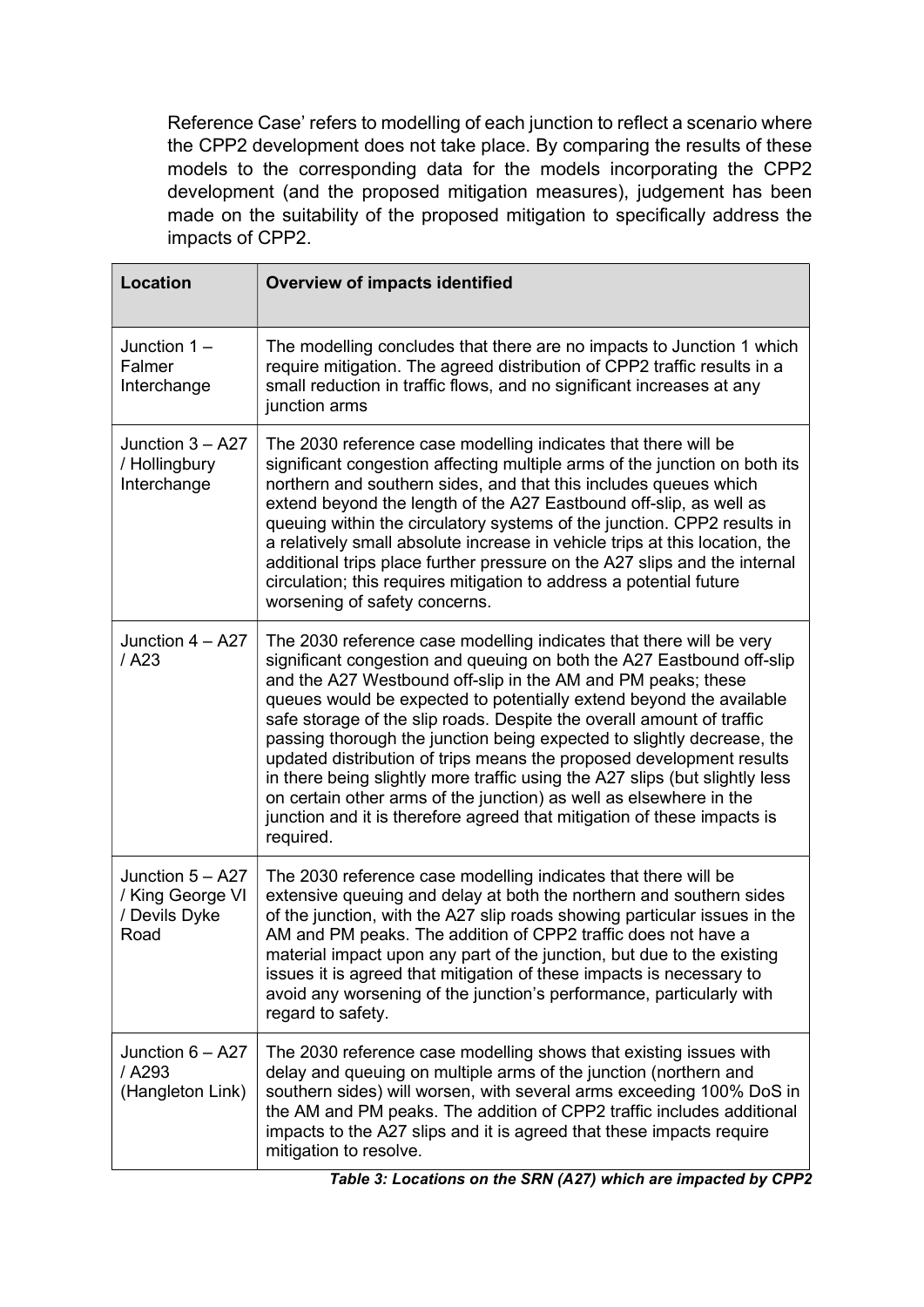12. To address these impacts, National Highways and BHCC have worked with the Council's transport consultants Systra to propose a set of measures for the SRN junctions listed above (with the exception of J1). The proposed measures have been refined and through extensive dialogue with NH regarding technical aspects of the modelling process, with the outcomes of the agreed modelling summarised below (including explanation of how the measures address the specific impacts of CPP2).

## Junction 3 – A27 / Hollingbury Interchange (Carden Avenue)

13. The proposed mitigation provides the greatest overall capacity at the junction whilst also assuring that safety issues with the slip road queues do not occur in practice, and that as such the proposed mitigation is appropriate given the limited "absolute" impact in terms of additional vehicle trips directly attributable to CPP2.

# Junction 4 – A27 / A23 (Patcham Interchange)

14. The proposed mitigation scheme results in very significant improvements from the 2030 reference case, bringing queues well within the capacities of the offslips and internal circulatory.

# Junction 5 – A27 / King George VI Avenue / Devils Dyke Road

15. In the AM peak, the junction as a whole (northern and southern sides) has improved performance compared to both the 2030 reference case and the original 2014 mitigation proposals for CPP1, indicating that the specific impacts of CCP2 have been mitigated. In the PM peak, all parts of the junction (northern and southern) show a very significant improvement over the 2030 reference case.

# Junction 6 – A27 / A293 (Hangleton Link)

- 16. The modelling of the proposed junction mitigation scheme shows that there will be very substantial benefits to multiple arms of the junction. Queue lengths in all areas remain within available storage capacities. As such, it is expected that implementation of the proposed mitigation measures will address the expected impacts of CCP2.
- 17. NH's assessment of the mitigation measures has concluded that overall, when compared with the June 2014 STA modelling:
- The Feb 2021 CPP2 Mitigation J3 performs worse, particularly on the southern part of the junction.
- The Feb 2021 CPP2 Mitigation J4 has a mixture of links that perform better and worse.
- The Feb 2021 CPP2 Mitigation J5 performs better.
- The Feb 2021 CPP2 Mitigation J6 performs better.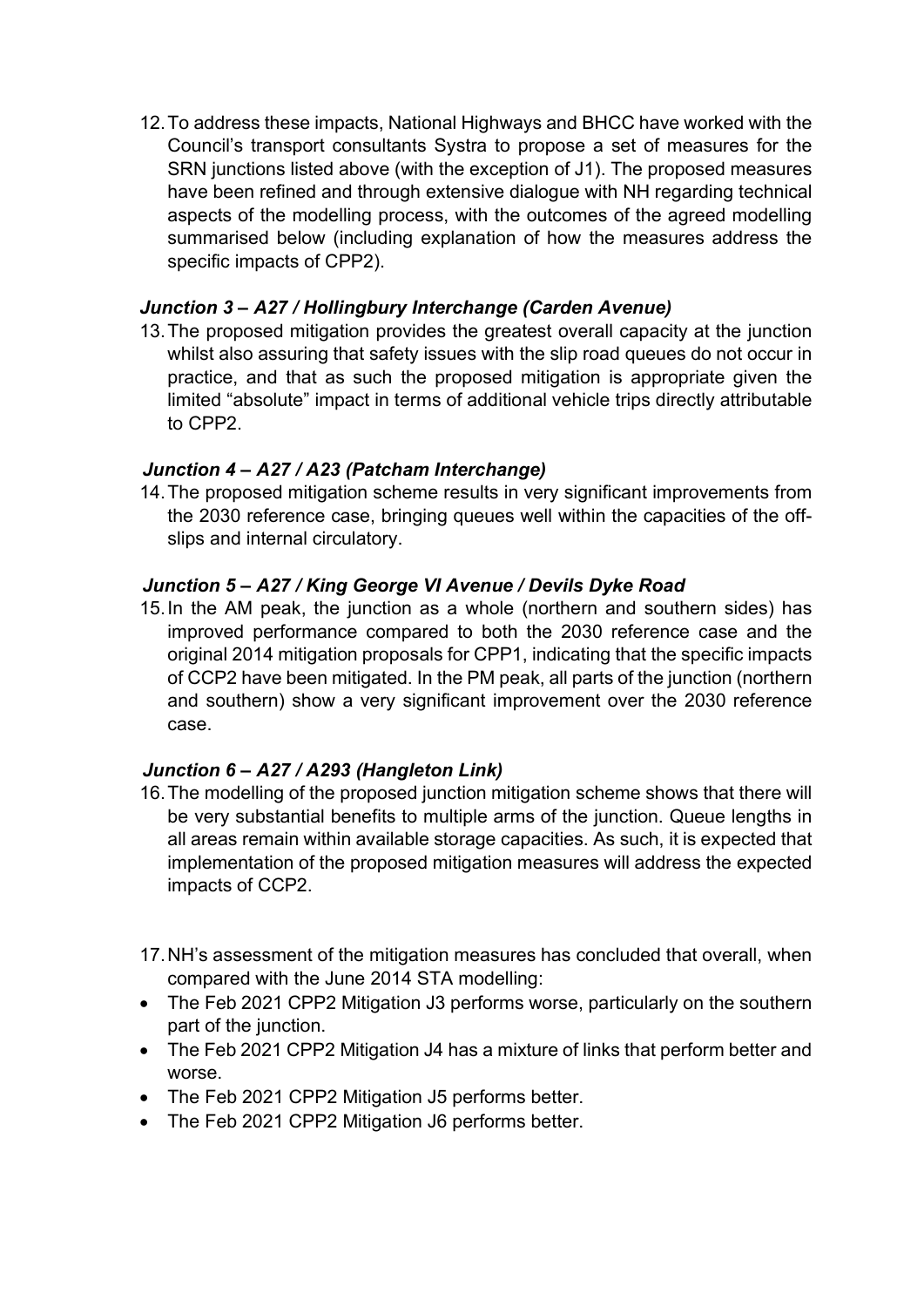18. With regard to the performance of Junction 3, the mitigation measures proposed by Systra in the February 2021 scheme design have been undertaken in a manner which minimises impacts to the A27 off-slips; an associated effect of this is that delays on other arms of the junction are increased. The specific modelled changes in Mean Maximum Queues (MMQ) in passenger car units (PCUs) and Degree of Saturation (DoS) for the A27 slip roads are shown for the 2014 mitigation schemes and the February 2021 mitigation proposals below.

| <b>Junction Arm</b> | 2014 STA Mitigation |            | February 2021 CPP2 Mitigation |            |  |
|---------------------|---------------------|------------|-------------------------------|------------|--|
|                     | <b>MMQ</b>          | <b>DoS</b> | <b>MMQ</b>                    | <b>DoS</b> |  |
| A27 Eastbound       | 24.5                | 94.0       | 16.0                          | 83         |  |
| Off-slip (AM)       |                     |            |                               |            |  |
| A27 Westbound       | 9.9                 | 72.0       | 12.7                          | 97.6       |  |
| Off-slip (AM)       |                     |            |                               |            |  |
| A27 Eastbound       | 34.6                | 99.3       | 19.8                          | 79.4       |  |
| Off-slip (PM)       |                     |            |                               |            |  |
| A27 Westbound       | 13.3                | 85.0       | 21.1                          | 97.6       |  |
| Off-slip (AM)       |                     |            |                               |            |  |

Table 4:Comparions of Mean Maximum Queues and Degree of Saturation at J3 (2014 STA Mitigation and Proposed February 2021 Mitigation Measures)

- 19. The queue lengths in all cases are well within the available storage on the slip roads (approx. 40 PCUs). The westbound off-slip forms part of the southern part of the junction and the NH comment in paragraph 17 above corresponds to this.
- 20. With regards to Junction 4, a similar approach has been taken; the specific modelled changes for the A27 slip roads are shown in the table below.

| <b>Junction Arm</b> | 2014 STA Mitigation |            | <b>February 2021 CPP2 Mitigation</b> |            |  |
|---------------------|---------------------|------------|--------------------------------------|------------|--|
|                     | <b>MMQ</b>          | <b>DoS</b> | <b>MMQ</b>                           | <b>DoS</b> |  |
| A27 Eastbound       | 6.5                 | 67.0       | 14.6                                 | 97.3       |  |
| Off-slip (AM)       |                     |            |                                      |            |  |
| A27 Westbound       | 26.5                | 91.00      | 12.6                                 | 88.4       |  |
| Off-slip (AM)       |                     |            |                                      |            |  |
| A27 Eastbound       | 4.1                 | 70.0       | 44.9                                 | 121.6      |  |
| Off-slip (PM)       |                     |            |                                      |            |  |
| A27 Westbound       | 12.8                | 79.6       | 12.6                                 | 89.9       |  |
| Off-slip (AM)       |                     |            |                                      |            |  |

Table 5:Comparions of Mean Maximum Queues and Degree of Saturation at J4 (2014 STA Mitigation and Proposed February 2021 Mitigation Measures)

21. It is noted that the Eastbound off-slip in the PM peak hour is expected to record a DoS figure of over 100% and a mean maximum queue of 44 PCUs. However, the corresponding figures for the 2030 reference case (where the existing nonsignalised roundabout junction is assumed to remain in place) are a Ratio of Flow to Capacity (RfC) figure of 1.74 (equivalent to 174% DoS) and an expected maximum queue length of 98 PCUs. The February 2021 mitigation therefore represents a substantial improvement on the 2030 reference case;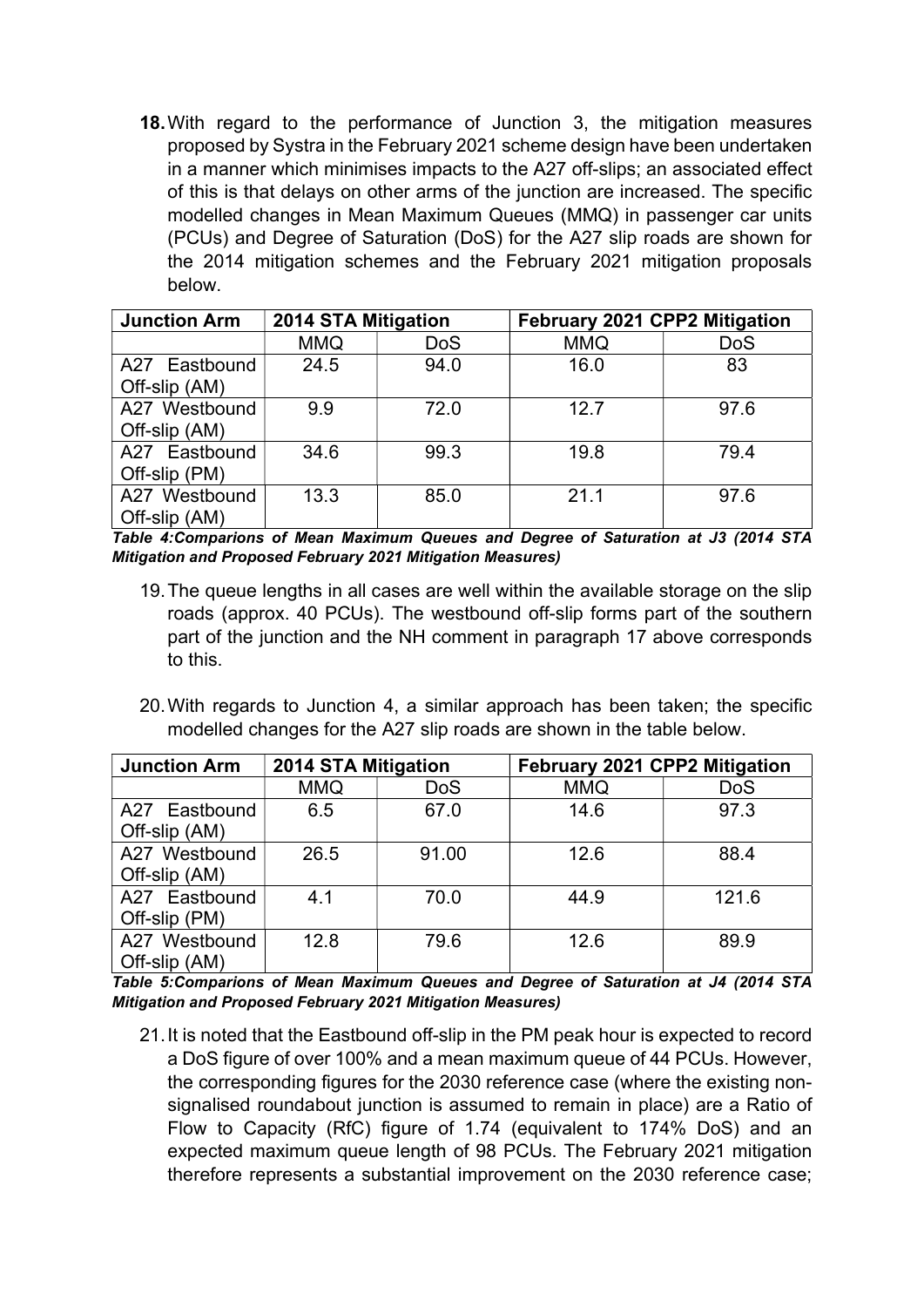the expected queue lengths under the 2021 mitigation proposals would also remain within the available capacity of the slip road, which is not expected to be possible in the 2030 reference case.

22. For both junctions 5 (A27 / King George VI Avenue / Devils Dyke Road) and 6 (A27 / A293 (Hangleton Link), the proposed mitigation measures perform significantly better for all slip roads (and indeed all other junction arms) than the previously accepted 2014 STA mitigation schemes; the majority of all junction arms also show better performance and greater spare capacity than the 2030 reference case models.

#### Road Safety Audits

- 23. The Council's understanding is that the remaining concerns with J3 and J4 are primarily associated with the safety impacts to the SRN and the ability of the proposed schemes to mitigate against these. NH has requested that a series of Road Safety Audits (RSAs) be undertaken in respect of all the proposed mitigation schemes. The Council's consultants do not expect the RSAs to raise any major issues which would necessitate material changes to the proposed mitigations.
- 24. A brief for the work by appropriate Auditors has been prepared by SYSTRA on behalf of BHCC and NH's approval for both has been sought on multiple occasions since July 2021, with the most recent correspondence indicating that it will be assumed that NH are content with both if no response was received by Thursday 4 November. As no response was received, the auditors have now been instructed to commence work on the RSAs.

## **Delivery**

- 25. Costings for the proposed mitigation measures have been drawn up by Systra and are set out in Table 6 below. These are included in the Council's updated Infrastructure Delivery Plan (IDP) which is due to be considered at Tourism, Equalities, Communities & Culture Committee on 25 November 2021. Inclusion in the IDP formerly recognises the need to implement the measures and sets out potential funding sources.
- 26. Funding will be secured for the necessary mitigations at J5 through an agreed CIL payment to be paid upon commencement of application BH2018/03633 (development of Toads Hole Valley).
- 27. The IDP indicates that funding for the other junctions will be addressed through a range of sources which could include contributions from future planning applications, bids for external capital grants (for example through national government or the Local Enterprise Partnership), the council's Transport capital programme and/or wider capital budget, prudential borrowing e.g. through the Public Works Loan Board. Some funding from S106 sums has already been secured - £115,000 from the development at Land off Overdown Rise, Mile Oak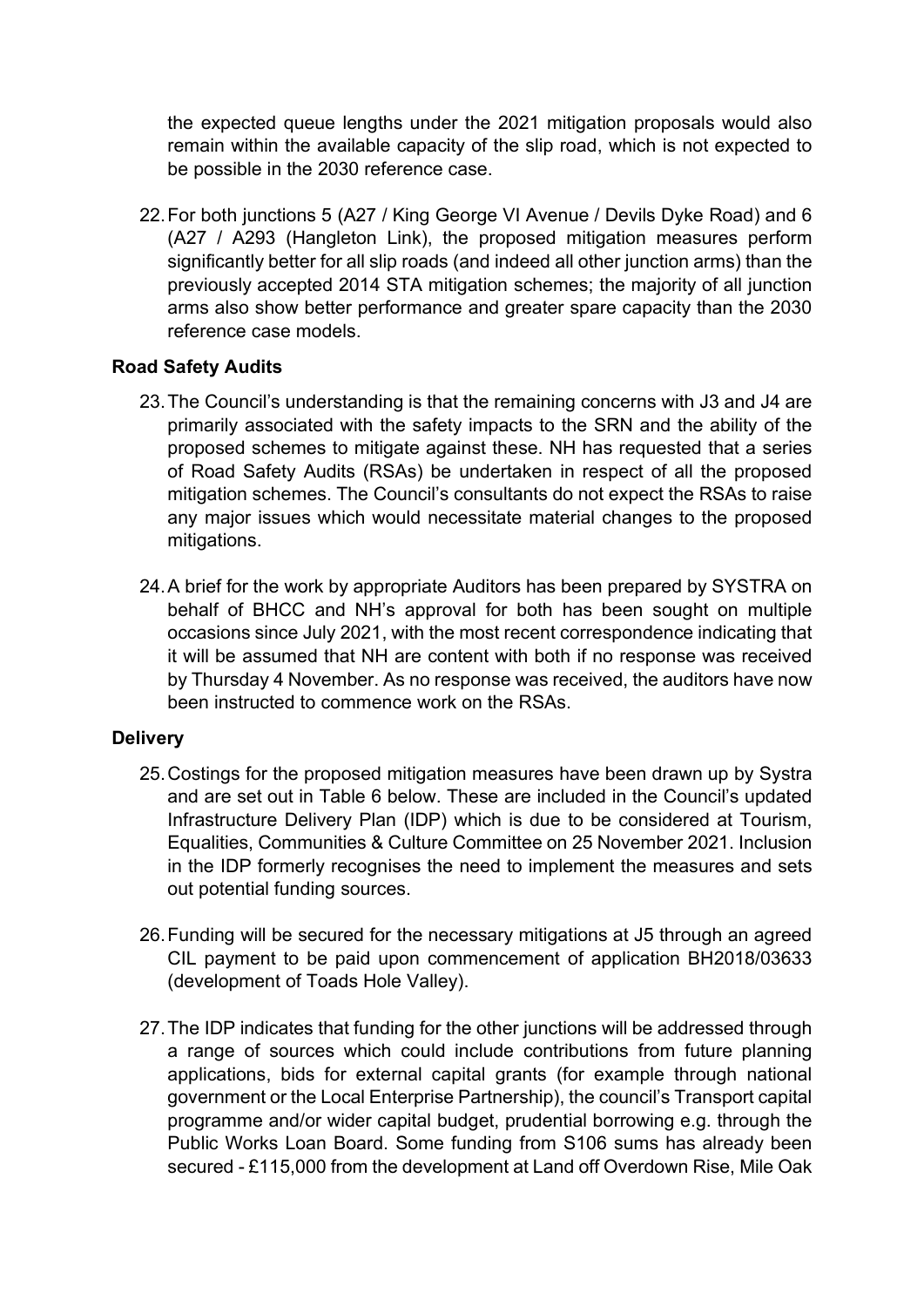(H2 site) for the Hangleton Link (A293) junction, and East Sussex County Council have secured approximately £350,000 for the Falmer junction (mostly via applications associated with the American Express Community Stadium).

28. Timescales for implementation require further discussion and agreement with NH, taking into account the need to manage the SRN and local road network and avoid multiple projects being undertaken simultaneously due to the potential consequent impacts on the network.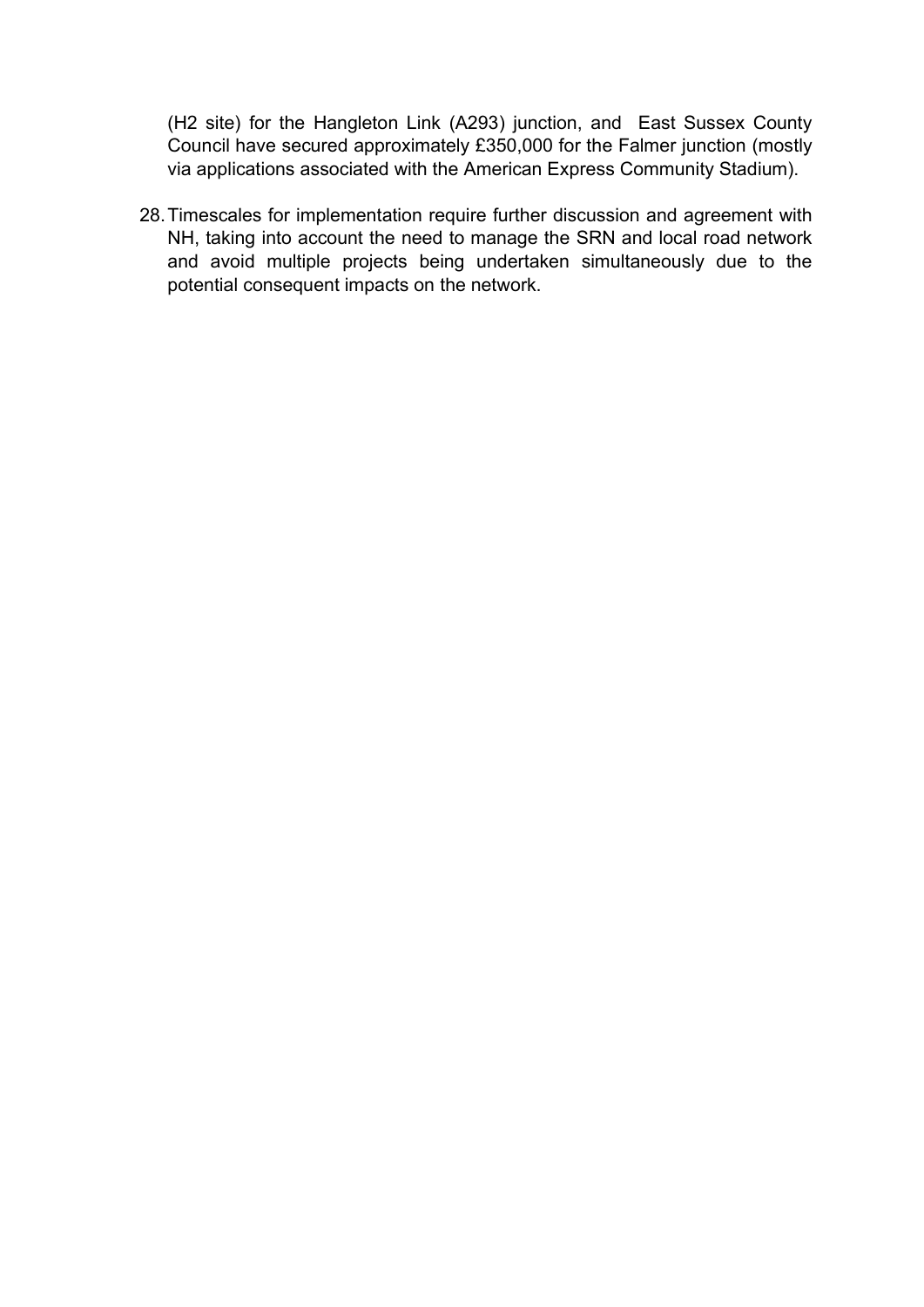| Infrastructure project                                                           | <b>Delivery</b><br>agency      |   | <b>Indicative</b><br>costs - 21/22<br>$-29/30$ |   | <b>Funding available</b>   | Outstanding<br><b>Funding</b><br>requirement | <b>Funding sources</b>                                                                                                                                                                       |
|----------------------------------------------------------------------------------|--------------------------------|---|------------------------------------------------|---|----------------------------|----------------------------------------------|----------------------------------------------------------------------------------------------------------------------------------------------------------------------------------------------|
| Junction<br>Falmer<br>Hill/B2123 (Priority 4)                                    | BHCC &<br>National<br>Highways | £ | 1,731,240                                      | £ | 340,000                    | £<br>1,391,240                               | <b>BHCC CIL &amp; S106, ESCC S106</b><br>(secured), central govt capital grant,<br><b>LEP</b><br>funding,<br><b>BHCC</b><br>Capital<br>(including)<br>prudential<br>programme<br>borrowing.) |
| Junction<br>3<br>Carden<br>Avenue (Priority1)                                    | BHCC &<br>National<br>Highways | £ | 2,111,130                                      | £ |                            | £<br>2,111,130                               | Central govt capital grant, LEP<br>funding, BHCC Capital programme<br>(including prudential borrowing.)                                                                                      |
| Junction 4<br>Patcham<br>Interchange (Priority 2)                                | BHCC &<br>National<br>Highways | £ | 1,619,730                                      | £ |                            | £<br>1,619,730                               | central govt capital grant, LEP<br>funding, BHCC Capital programme<br>(including prudential borrowing.)                                                                                      |
| Junction<br>$5 -$<br><b>Devils</b><br><b>Dyke</b><br>Interchange<br>(Priority 3) | BHCC &<br>National<br>Highways | £ | 1,460,970                                      | £ | 1,460,970                  | £                                            | CIL payment upon commencement<br>BH2018/03633 Toads<br>Hole<br>of<br>Valley                                                                                                                  |
| Junction 6<br>A27/A293<br>(Priority 5)                                           | BHCC &<br>National<br>Highways | £ | 1,360,800                                      |   | £115,970<br>$\overline{a}$ | £<br>1,244,830                               | <b>BHCC</b><br><b>CIL</b><br>&<br>S <sub>106</sub><br>(secured),<br>govt capital grant, LEP<br>central<br>funding, BHCC Capital programme<br>(including prudential borrowing.)               |
| <b>TOTAL</b>                                                                     |                                | £ | 8,283,870                                      | £ | 1,460,970                  | £<br>6,366,930                               |                                                                                                                                                                                              |

Table 6: Funding for Junction Mitigation Measures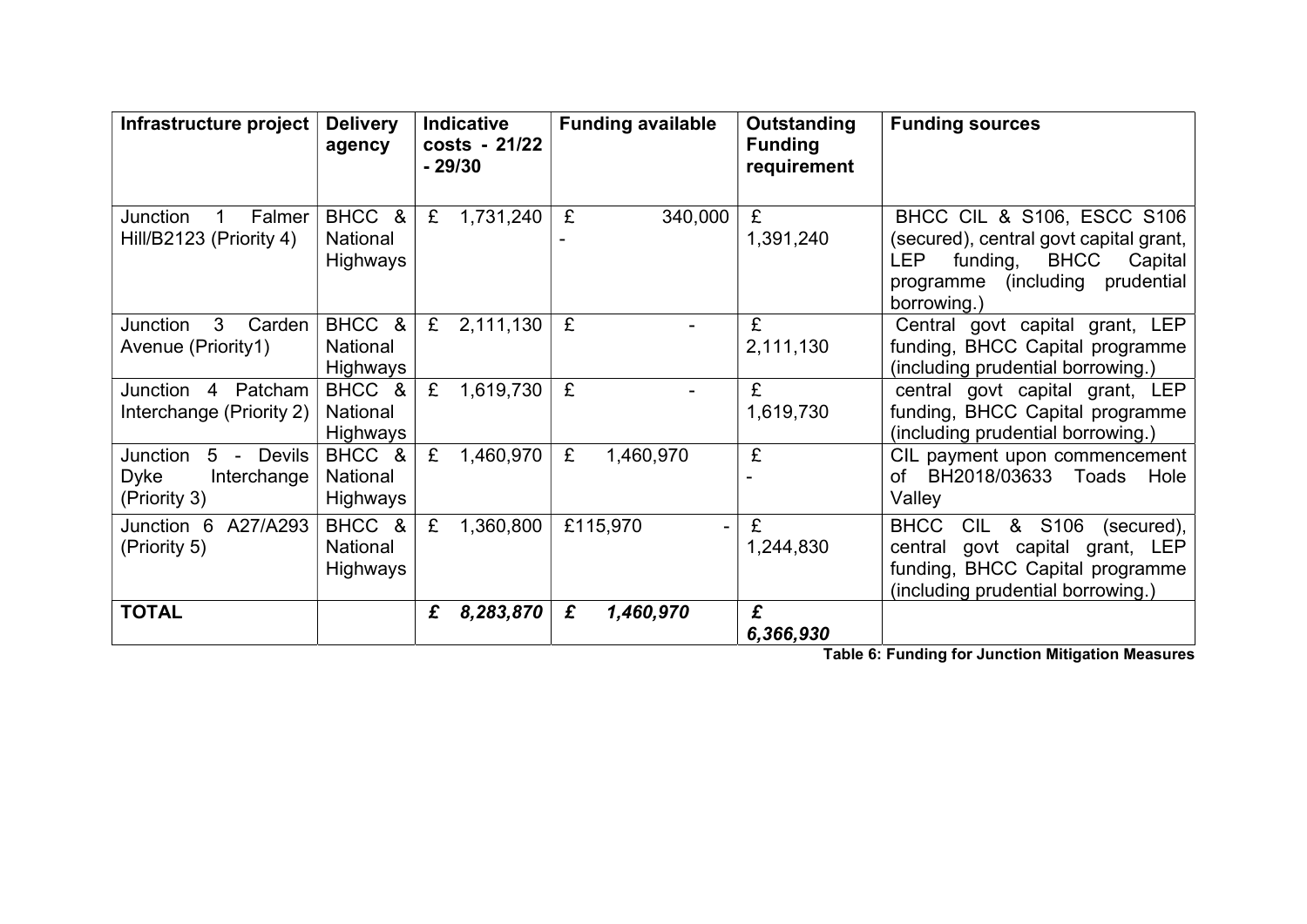Without prejudice, the Inspector would also like the Council to consider carefully any implications this matter would have for the soundness of H1 and H2 sites, should the Inspector share the concerns of National England (if indeed they are outstanding). The topic paper should therefore go on to address, in those circumstances, how the matter could be dealt with in the Plan.

- 29. The specific representation raised by NH during the preparation of CPP2 was "whether the cumulative impact of traffic that would be created by the housing development sites allocated in CPP2 on the SRN (in particular the junctions on the A27) had been included within the strategic modelling undertaken for CPP1. If so, the previously agreed junction mitigation work would be able to accommodate the future traffic levels. If not, further consideration of appropriate mitigation may be required in order for HE to be satisfied that the effects of the development proposed in CPP2 would not have an unacceptable impact on the operation of the SRN."
- 30. As set out in paragraph 8 above, the concerns that have arisen with the operation of the J3 and J4 (the 'junctions of concern') are not as a result of the any increases in traffic movements in absolute terms associated with the cumulative impact of additional site allocations included within CPP2.
- 31. It is therefore not considered that this matter is a soundness concern for Policies H1 and/or H2 as the cumulative impact of the development proposed in CPP2 has been demonstrated to have a negligible effect on the number of peak-hour trips through those junctions. Removal of particular sites would not therefore have an insignificant impact, indeed if these polices were deleted in their entirety the expected amount of traffic passing through the junctions would remain broadly similar and the mitigation measures would still be required.
- 32. The need for the principle of mitigation measures arises because of the extent of planned development in CPP1, which not subject to the current examination. The cumulative impact of the CPP2 allocations does not in itself significantly affect the performance of the SRN junctions, rather it is the agreed amendments to the trip distribution and modelling assumptions.
- 33. The review of the mitigation measures previously agreed has indicated that revisions are required due to updated design standards. This means that the previously agreed mitigation measures would need updating whether or not CPP2 was being produced.

#### Other Considerations

34. The Council wishes to highlight a number of other considerations which could lessen the impact of the development proposed in the City Plan Part Two on the SRN junctions.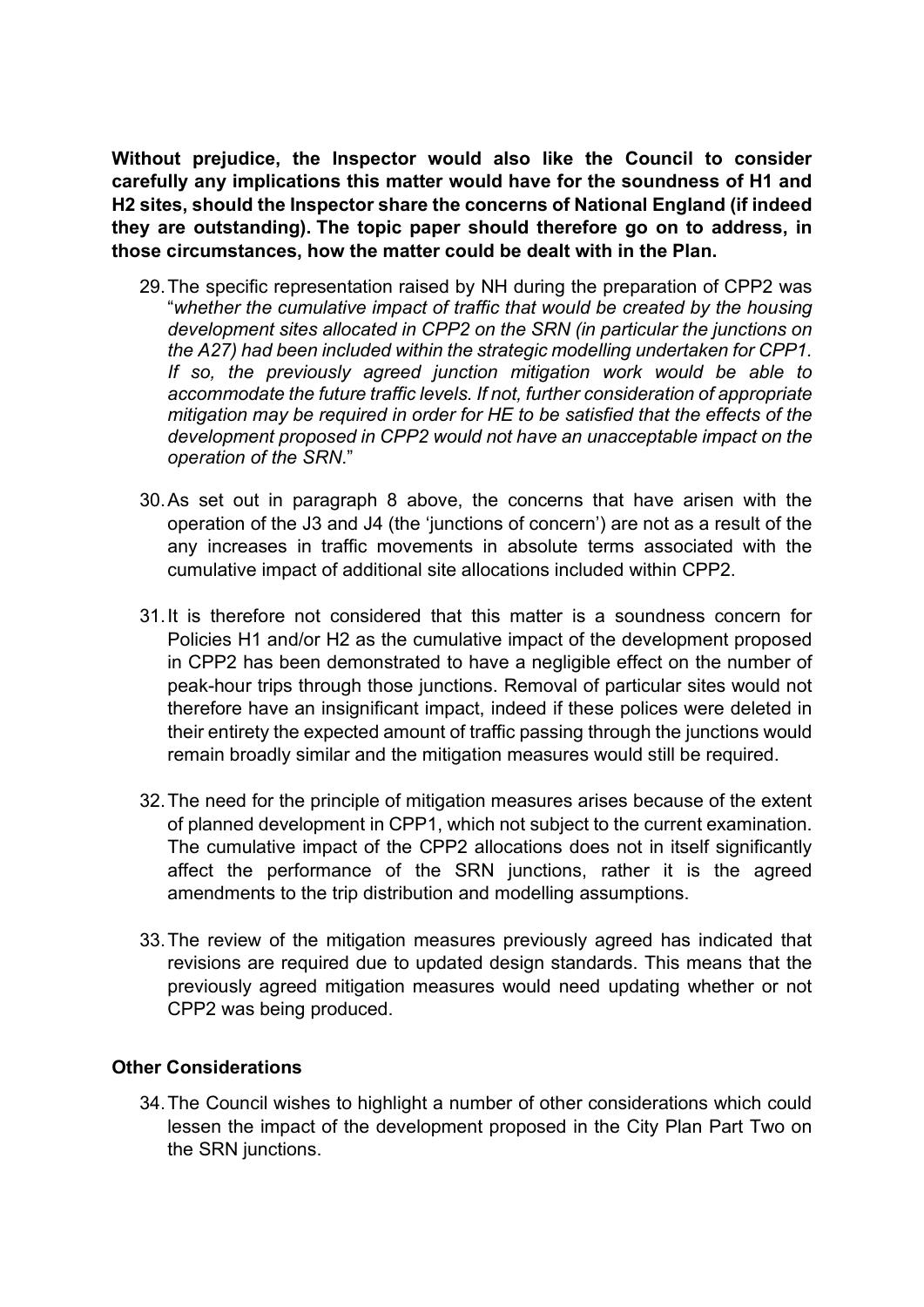### Type of Development

- 35. Most of the sites included in Policy H1 are within the existing central built-up area and are likely to be developed as flats, to enable appropriate policycompliant densities to be achieved. These developments will also generally include:
- standard parking set at maximum levels and minimums for disabled driver parking (as defined within the council's Parking Standards for new development (SPD14)) and set out in Appendix 2 of the City Plan Part Two;
- good access to sustainable and public transport; and
- Travel Plans and other associated travel reduction measures, including additional infrastructure if considered necessary, as required by Policy DM35.
- CPP2 Policy DM36 also supports and encourages car-free residential developments which by their nature are likely to have a minimal effect on traffic using the SRN.
- In particular, criterion (e) of Policy H2 "Provision is made for sustainable transport infrastructure improvements that provide and promote sustainable transport and improved safe pedestrian and cyclist access to and through the site to support the development"
- 36. The cumulative effect of these measures can be expected have an impact in reducing the additional site-based, longer distance car-borne journeys that could pass through the SRN junctions during the weekday peak hour periods.
- 37. As an example, the large residential element of the consented scheme at Sackville Trading Estate (Policy SSA4) is comprised entirely of flatted units. The development will provide 142 parking spaces for the 564 residential units. Whilst this does not place a limit on the number cars owned by the future residents, during the consideration of the application the overspill parking on surrounding roads was estimated to be a maximum of 20 vehicles. The low level of expected car use appears incompatible with the trip rate assumptions requested by NH as set out in Table 7 below, and suggest the impact on the SRN from this development could be lower than accounted for in the revised modelling.

## Covid-19

38. NH's interest relates to the volume of traffic projected to pass through the SRN junctions in peak periods (i.e. the am and pm 'rush-hour' peaks). The medium to long-term impacts on working patterns resulting from the covid-19 pandemic are uncertain, but a consensus is emerging that 'hybrid' working patterns combining office and home working are likely to be commonplace. It would seem plausible therefore that the typical weekday volume of inbound and outbound commuting both within Brighton & Hove and between the city and other locations beyond the administrative boundaries that uses the SRN junctions may be reduced. Whilst no detailed analysis of the effect of this has taken place in the Brighton & Hove context, the future projections of traffic levels